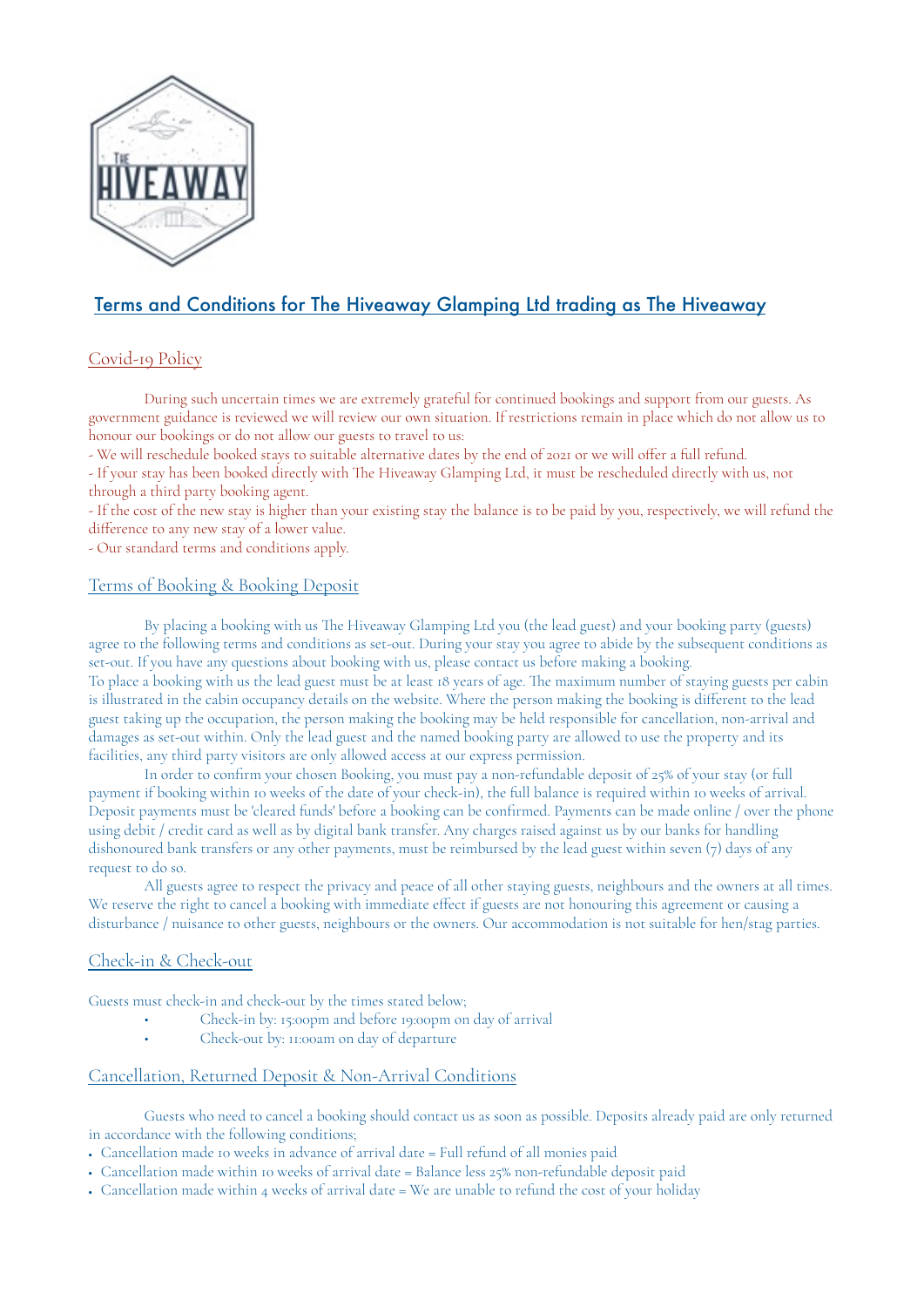If extreme weather prevents you from reaching your holiday, taking or finishing your holiday, you are still subject to our cancellation terms and no refund will be ofered. We strongly recommend that you take out a travel insurance policy which covers this eventuality

 Non-arrival guests, who are unable to attend or fail to attend for whatever reason forfeit their deposit paid and the full amount of the booking will be due. It is suggested that booking guests take out appropriate holiday / cancellation insurance where required.

 In the rare event we need to cancel your booking with us, please be aware that we cannot be held liable for circumstances beyond our control and that our liability to you is limited to the refund of any payment already made. The price of the accommodation includes Electricity, Linen, Towels and hot water

#### Care of the Property, Equipment and Yourselves

By booking and coming to The Hiveaway you agree to be responsible for your own welfare and to take all reasonable precautions against personal injury, injury to others and damage to facilities.

We accept no responsibility for any injury caused when using the fire pit, wood burning hot tub or any equipment supplied. Please do not leave the fire pit or wood burning hot tub unattended at any time and ensure it is fully out when you are finished using it.

All contents & equipment must be left clean & tidy on departure and fridge emptied. We reserve the right to charge the lead guest for any damages caused through the course of a booking by any member of the booking party. Tis includes breakages, spillages, stains, damage to furniture or fixtures and fittings. Any accidental damages should be reported as soon as possible in order to minimise damage and associated costs. Minor breakages are not usually charged for being reasonable wear & tear but we request that you inform us of any breakages before departure. Lost keys will incur a replacement charge of £10/key.

Any lost property, if discovered and found, left behind by guests during a stay will be held for a period of 1 month. While we will make our best efforts to reunite lost property with their owners we accept no responsibility in replacing lost items and encourage guests to ensure they have all their belonging before checking-out. We may ofer to post lost items via recorded delivery at the cost of the property owner, otherwise collection can be arranged.

#### Right of Entry

The owners of The Hiveaway Glamping Ltd reserve the right to enter the accommodation at any reasonable time for the purpose of emergency repairs should they become necessary. Your right to privacy & confidentiality will be respected and we will accommodate any reasonable request as to timing or arrangements in this. The accommodation must be securely locked when you and the members of your party are out & care taken not to expose the property to any fire risk or other risk such as flooding. The owners reserve the right to retake possession of the accommodation at any time for any reasonable reason in particular misconduct has arisen in or around the accommodation.

## **Description**

The owners of the property make every effort to describe it fairly but also anticipate possible changes. All information published is given in good faith & is correct at the time of publication, but the owners can not be held responsible for changes beyond their control or which may become known afer publication without reasonable opportunity for updating literature/information

#### Site Information

There is open water and a stream on site, we request that no guests enter the pond or throws stones etc into it, to protect yourselves and the wildlife that lives there. Outside of the immediate area surrounding the cabin we cannot guarantee that the field boundaries on the site are secure.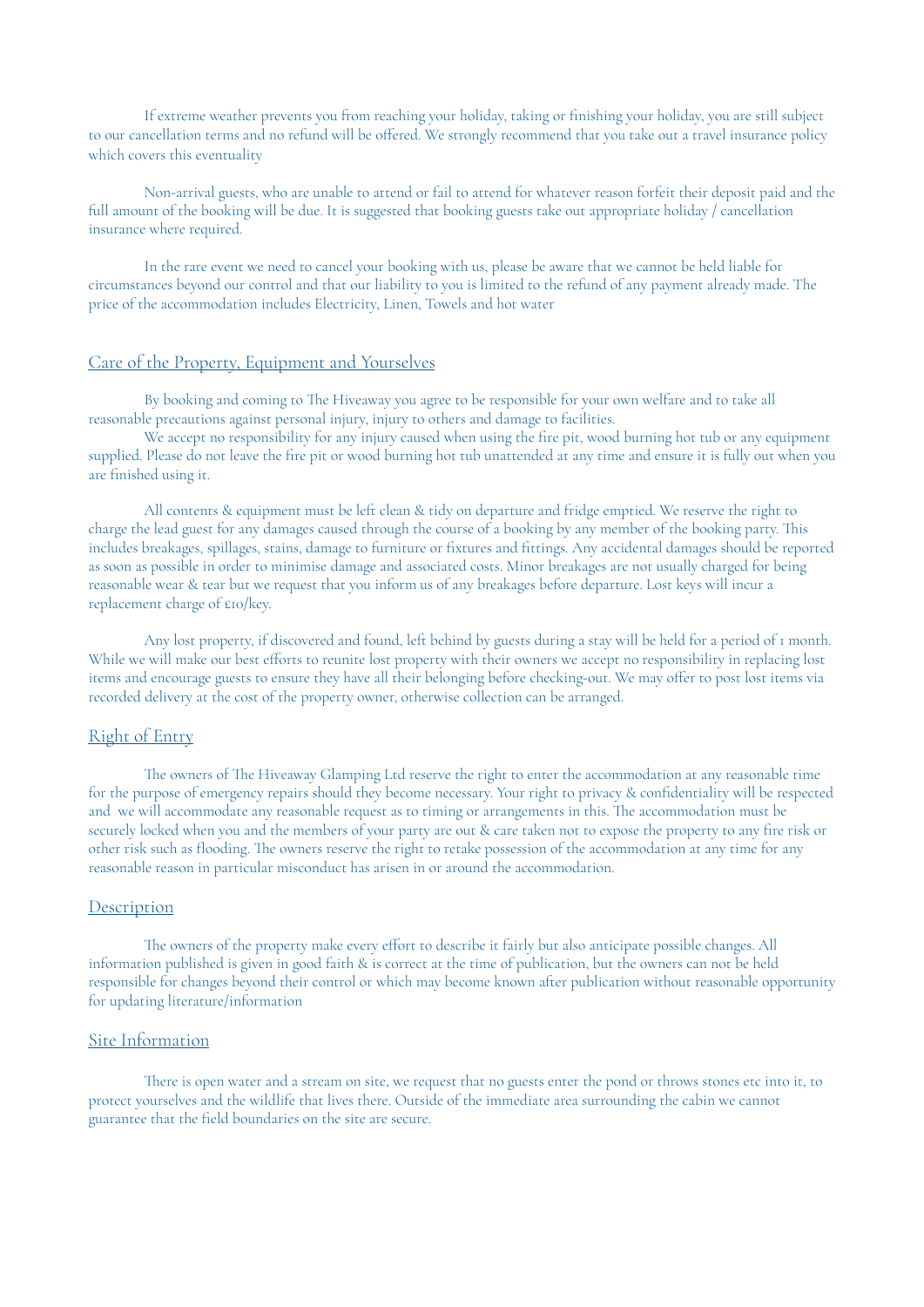#### Smoking

 We operate a strict no smoking policy in the accommodation. Smoking of any tobacco products including, but not limited to cigarettes, pipes, cigars, is only allowed in designated areas as sign posted throughout the accommodation and is in accordance with the Health Act 2006. This also includes vaping.

#### Pets & Service Dogs

We do not accept pets throughout the accommodation, except for service dogs.

#### Parking

Where on-site parking is provided guests accept that they park their vehicles at their own risk.

## Complaints Procedure

You must inform the owners immediately if a problem arises and every effort will be made to rectify it as soon as possible so that you can enjoy the rest of your holiday. In the event of breakdown of domestic appliances, plumbing, wiring, or any unforeseen occurrence or circumstance the owners will not be required to pay compensation of any kind. Please note that we will not accept responsibility for any matter of which you are aware of but do not bring to our attention during your stay.

#### Wood Fired Hot Tub

The wood fired hot tub requires you to fill the tub up with water, then light the fire to heat the water up. This process takes between 1.5-3hrs. Te fire is prepared for use you just need to light & maintain it. Full instructions are lef for you to follow. Once filled the tub has a 5 hour window of use. The tub/fire will be emptied and cleaned once a day ready for you to use it again. We supply enough wood for the hot tub (included in the price of your stay, unless stated otherwise) to maintain the fire for the advised amount of time if the fire is run sensibly. If you require more wood it can be purchased on site.

#### Hot Tub Rules of Use

- o If you are pregnant please seek the advice of your midwife before using the hot tub.
- o Persons with heart disease, diabetes, low or high blood pressure, or any serious illness should not enter the hot tub without prior consultation with their doctor.
- o People with skin, ear, genital or other body infections, open sores, or wounds should not use the hot tub because of the possibility of spreading infection.
- o The heat of the hot tub water speeds up the effects of alcohol and can cause sleepiness, dizziness and unconsciousness.
- o Never use the hot tub while using or afer using narcotics or other drugs that may cause sleepiness, drowsiness or raise/lower blood pressure.
- o Children under the age of 12 are not permitted to use the hot tub. Children do not regulate their temperature in the same way adults too & could over heat more quickly than an adult.
- o Children over the age of 12 may use the hot tub under constant supervision of an adult & should be limited to 5 mins in the tub.
- o Te hot tub is provided for relaxation purposes and is not meant for children to 'play, jump or swim' in. Strictly no jumping or excessive splashing. If the water drops below the top pipe significant damage will be caused to the wood fire. If this happens we will seek to recover replacement costs.
- o You should limit your time in the hot tub to a maximum of 15 minutes as extending this time can afect your inner organs and cause fever-like conditions.
- o Shower with soap and water before and afer using the hot tub.
- o When the tub is not in use please make sure the cover is on fully.
- o We advise that you don't use the hot tub alone.
- o Avoid using the hot tub immediately afer a heavy meal